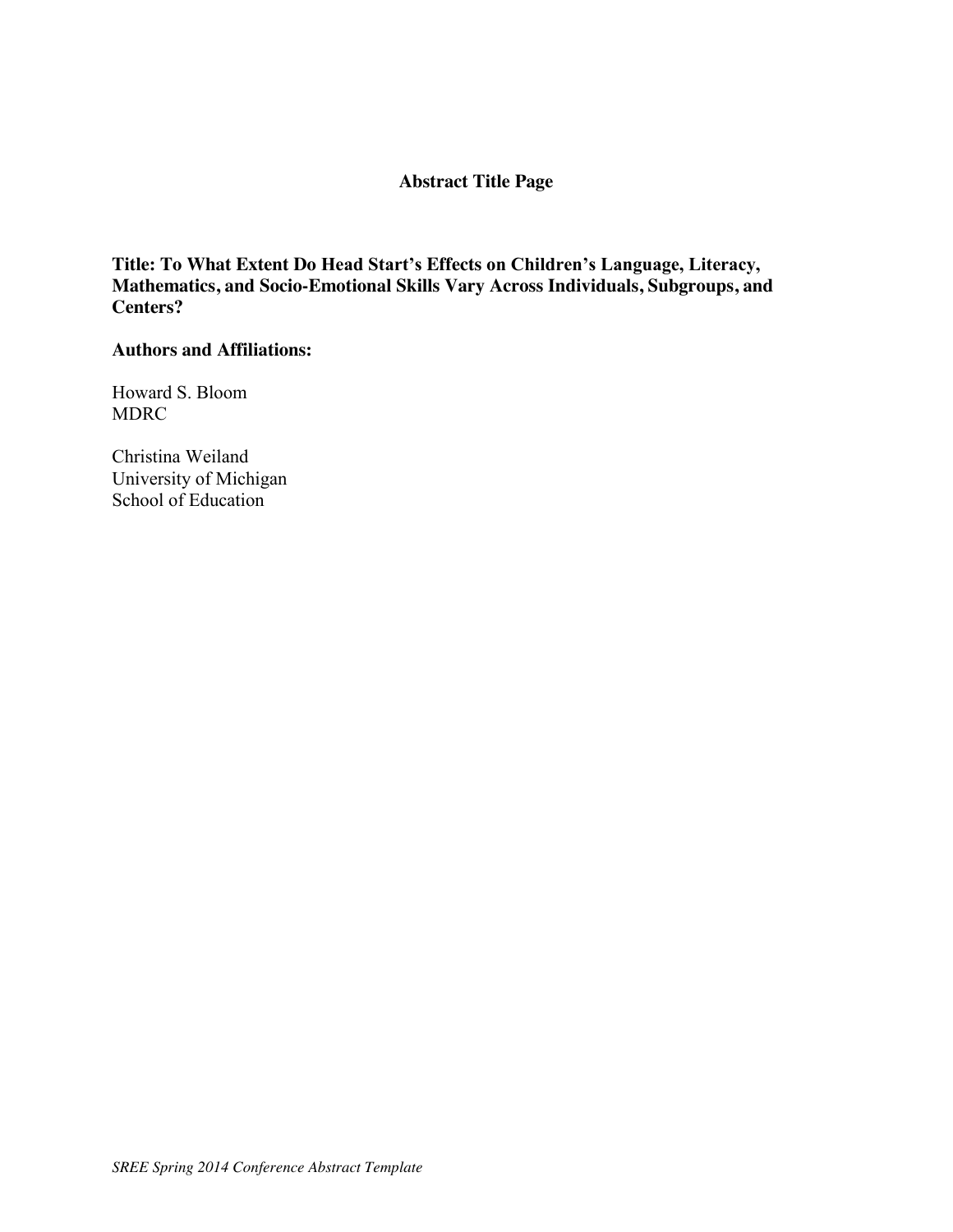## **Abstract Body**

## **Background / Context:**

Head Start is the largest publicly funded preschool program in the U.S. and one of its primary goals is to improve the school readiness of low-income children. As has been widely reported, the first randomized trial of Head Start in the program's history found some evidence that it is achieving this goal. Receiving one year of Head Start had small impacts on children's cognitive outcomes, with impacts on cognitive impacts concentrated in the language and literacy domain. However, effects largely faded out by the end of first grade (U.S. Department of Health and Human Services, 2010). In explaining these results, some have pointed to the variation in quality across Head Start centers. For example, fewer than 1 in 20 4-year-olds in the treatment group were in centers with an "excellent" quality rating and only about half were in centers with recommended pupil/staff ratios (National Forum on Early Childhood Policy and Programs, 2010). Given this variation in center quality, by extension, there may be considerable variation in Head Start's impacts on children. That is, under certain conditions and for certain children, Head Start may be much more effective than it is on average.

## **Purpose / Objective / Research Question / Focus of Study:**

In the current study, we use data for the first follow-up year of the Head Start Head Start Impact Study to examine variation in Head Start's impacts on children. Specifically, we examine whether there is statistically significant variation in Head Start's impacts on children's cognitive and socio-emotional outcomes across individual children, subgroups of children, and Head Start centers. To do so, we use a new and innovative methodology for estimating sources of variation in program impacts (Bloom, 2012; Bloom, Raudenbush, & Weiss, 2013).

## **Setting:**

We use secondary data from the Head Start Impact Study, the first randomized trial of Head Start in the program's history. In the original study, Head Start centers were selected in 2002 to be representative of Head Start centers nationally and were located in 22 states.

### **Population / Participants / Subjects:**

In total, 4,440 children in 202 center groups were randomized to treatment or control in the original Head Start Impact Study. Our sample is comprised of the subset of children within these 202 center groups for whom there was outcome data available during the study's first follow-up year (*N*=3,785 children, or 85% of the children originally randomized). Children in our sample were diverse in their background characteristics – 30% were Black, 38% were Hispanic, 30% spoke a non-English home language, 50% lived with both biological parents, 19% had a mother who was a recent immigrant, and 50% were male.

### **Intervention / Program / Practice:**

Children randomized to treatment were offered a seat in a classroom in a Head Start program in fall 2002 for the 2002-2003 school year. In total, from our sample of 3,785 children, 86% took up the offered slot and enrolled in Head Start in the treatment year. Approximately 8% of children assigned to treatment enrolled in a non-Head Start center, 5% experienced parent care, 1% enrolled in family daycares, and 1% were cared for by a relative. Children assigned to treatment who took up the offered Head Start treatment were enrolled in programs that emphasized a "whole child" approach, meaning the program targeted children's cognitive,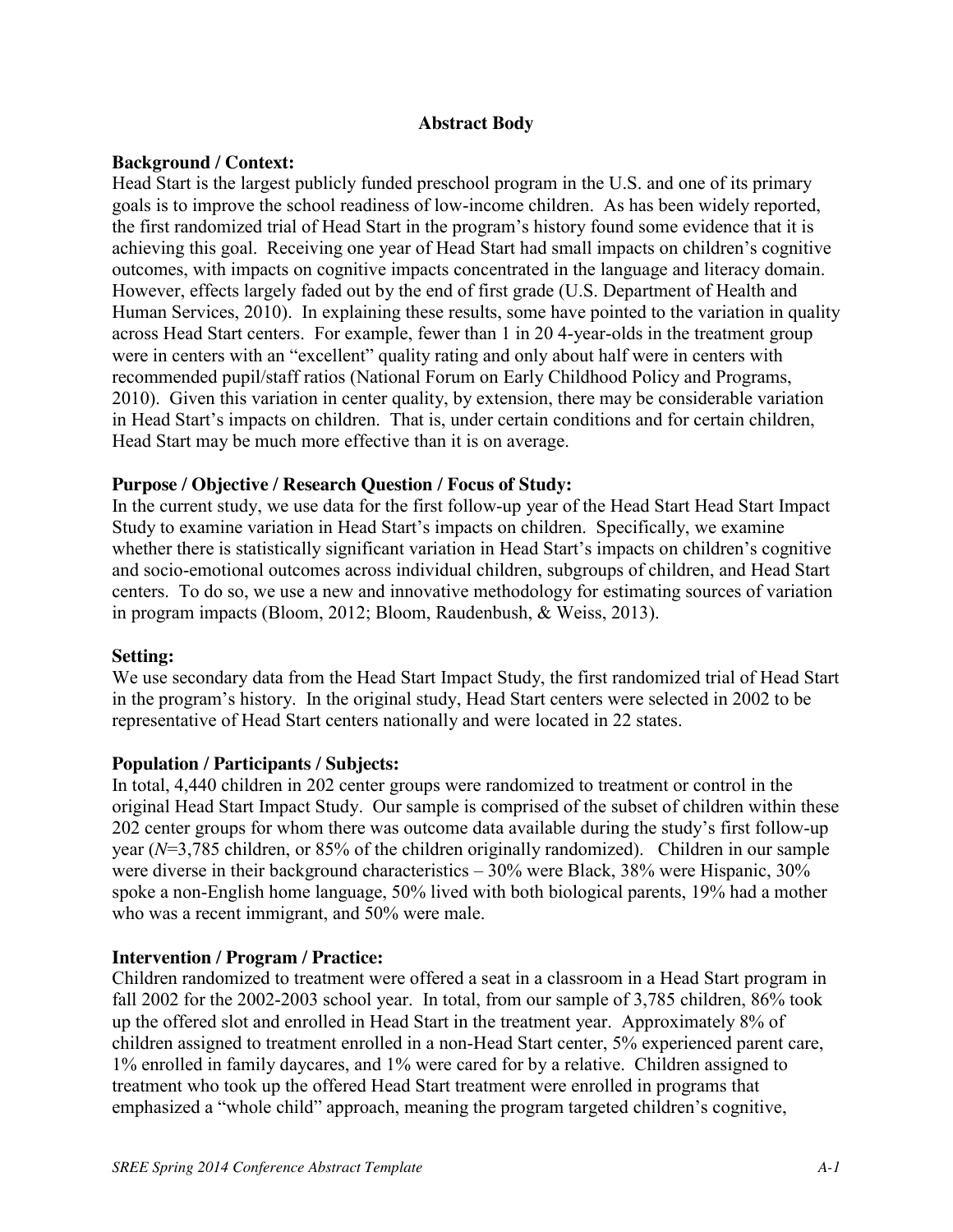academic, and socio-emotional skills, as well as the health and nutrition of enrolled children grade (U.S. Department of Health and Human Services, 2010). Head Start programs typically emphasized parent involvement and offered a wide array of comprehensive services for families.

Children randomized to control conditions were free to take up any available early childhood program except for that provided by the Head Start to which they had applied and had not won a seat. In practice, 14% of control group children enrolled in Head Start centers (some in the centers in which they had lost a lottery), 30% enrolled in a non-Head Start center, 39% experienced parent care, 7% enrolled in family daycare, and 12% were cared for by a relative.

#### **Research Design:**

Random assignment occurred prior to the beginning of the 2002-03 school year. Data collection began in the fall of 2002, after random assignment and continued through the spring of 2003. Children were randomized within Head Start center group which comprised individual Head Start centers or in some areas an amalgam of several Head Start centers.

#### **Data Collection and Analysis:**

In fall 2002 and in spring 2003, study children were tested by a trained child assessor on an extensive battery of cognitive and socio-emotional assessments (U.S. Department of HHS, 2010). Parents were also surveyed in fall 2002 and spring 2003 on basic demographic information and on dimensions of their children's behavior. Children were followed through third grade, and other data were gathered from various sources (e.g. additional child testing, teacher and center director interviews, direct observations of classroom quality). Our analysis is based on data from the fall 2002 and spring 2003 child testing and parent survey only.

Cognitive outcomes used in our analysis include the Peabody Picture Vocabulary Test-III (Dunn & Dunn, 1997), the Woodcock-Johnson Letter-Word Identification subscale, the W-J Oral Comprehension subscale, and the W-J Applied Problems subscale (Woodcock, McGrew, & Mather, 2001). These tests measure children's receptive vocabulary, early reading, oral comprehension, and early math, respectively, and all have strong psychometric properties, such as good internal consistency and inter-rater reliability (Dunn & Dunn, 1997; Woodcock et al., 2001). Children's externalizing behavior problems were assessed using a parent report based on the Child Behavior Checklist (Achenbach, Edelbrock, & Howel, 1987). Seven items regarding children's hyperactive and aggressive behaviors were combined to form the externalizing problems scale (alpha = 0.71). Children's self regulation skills were measured using items from the Leiter-R Assessor report (Roid & Miller, 1997); after testing children, assessors rated their task persistence, attention span, body movement, and attention to direction. Item scores were averaged to create a composite score for analysis (alpha=0.82).

Subgroups of sample members for our analysis are based on indicators of theoretically and empirically important characteristics that were the basis for subgroup analysis in the original Head Start Impact Study (U.S. Department of Health and Human Services, 2010). The subgroups that we examined are follows: lowest quartile of academic achievement vs. non-lowest quartile (as determined by children's Woodcock-Johnson Academic Skills composite scores); home language of English vs. some other language; child has special needs vs. has no special needs; age 4 vs. age 3 at baseline; male vs. female; and race/ethnicity (White/other, Black, Hispanic).

We address our research questions regarding impact variation across individuals, subgroups, and center groups using the following basic multi-level model specification: *K*

Level 1:  $Y_{ij} = \alpha_j + \beta_j T_{ij} + \sum_j \gamma_k X_{kij} + T_{ij} e_{1ij} + (1 - T_{ij}) e_{2ij}$ Level 2:  $\alpha_j = \alpha_j$ *k*  $Y_{ij} = \alpha_j + \beta_j T_{ij} + \sum_{k} \gamma_k X_{kij} + T_{ij} e_{1ij} + (1 - T_{ij}) e_2$  $= \alpha_j + \beta_j T_{ij} + \sum_{k=1}^{N} \gamma_k X_{kij} + T_{ij} e_{1ij} + (1 - T_{ij})$ 

$$
\beta_j = \beta_0 + r_j
$$

*SREE Spring 2014 Conference Abstract Template A-2*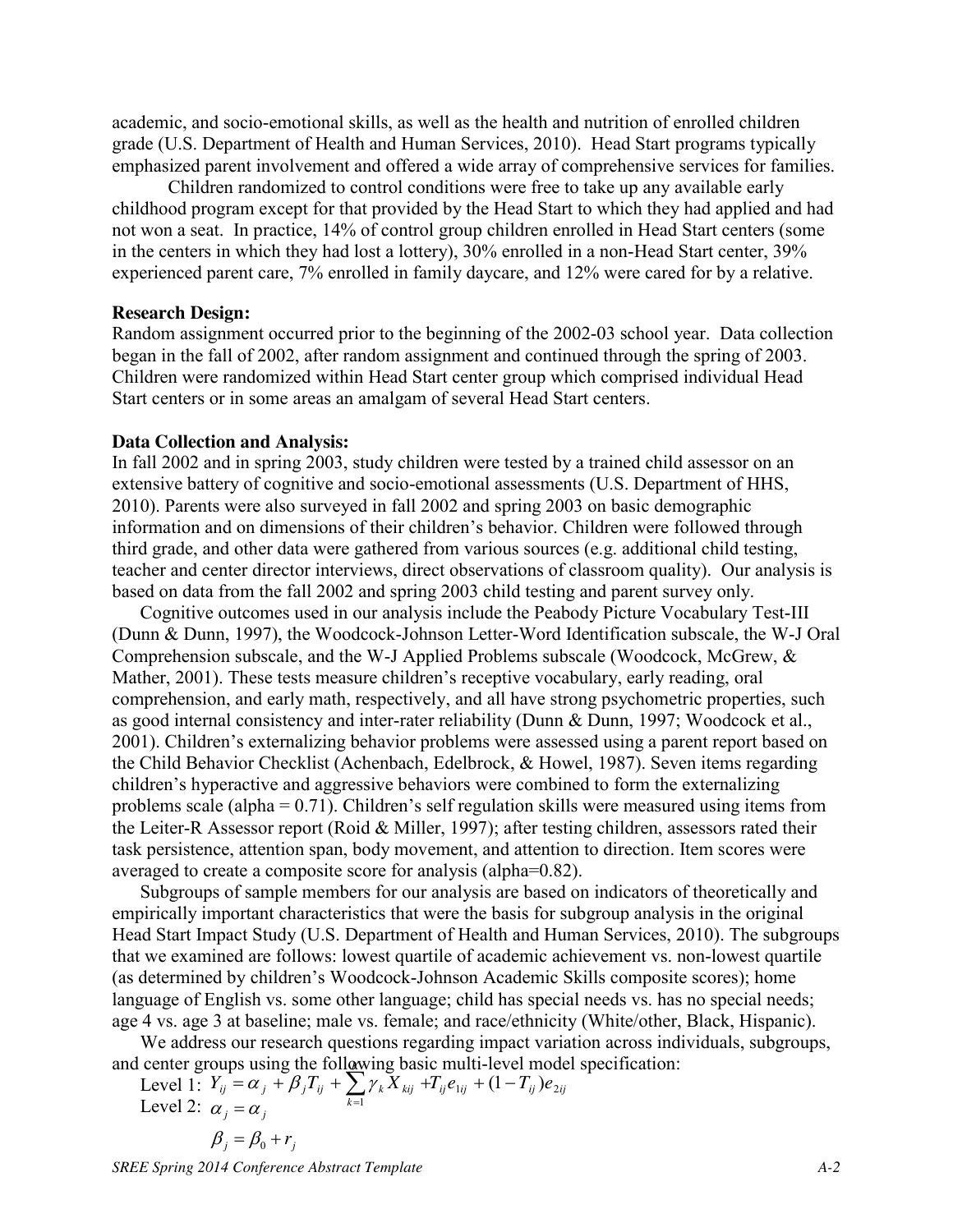where *i* denotes children, *j* denotes center groups, *Y* is the child outcome, *T* indicates treatmentgroup assignment, *X* denotes the same set of baseline variables used in the original Head Start Impact study(gender, race/ethnicity, home language, mother's education, mother's marital status, language of child testing, when the child was tested or when the parent was surveyed, mother's age, whether the child resided with both biological parents, whether the child's mother was a recent immigrant, and whether the child had a teen mother) as well as a control for age cohort and the child's relevant pretest score, and  $e_1$  and  $e_2$  are residual outcomes for treatment and control group members, respectively.  $\alpha_j$  is the fixed intercept for center group *j*,  $\beta_j$  is the mean intent-to-treat (ITT) effect for center group *j*,  $\beta_0$  is the grand mean ITT effect, and  $\vec{r}_j$  is the random component of  $\beta_i$ .

One important feature of our analysis was comparison of residual outcome variances for treatment and control group members. Given the remedial nature of the Head Start program, it was anticipated that it would compress the distribution of individual outcomes somewhat by mainly raising test scores for students who were at the low end of the cognitive achievement distribution. An F test identified whether the estimated residual outcomes for treatment versus control group members -  $e_1$  and  $e_2$  - were statistically significantly different from one another.

To examine impacts by subgroup membership, we first fitted our Level 1 and Level 2 specification within each subgroup (e.g. only males, then only females) and calculated the grand mean treatment effect size for each subgroup. To determine whether impacts were statistically significantly different by subgroup membership, we added main effects for the subgroup and an interaction term between the subgroup indicator and the treatment variable to our Level 1 specification and examined the t-test results on the interaction term.

The most novel contribution of our work is our analysis of variation in Head Start impacts across center groups (sites). To reflect this potential variation, the Level 2 equation of our model specifies that the  $\beta_i$  vary randomly across blocks with a grand mean of  $\beta_0$  and a variance of  $var(\beta_i)$ . We will estimate the Level 1 and Level 2 equations using new capabilities in the software program HLM to produce an unbiased estimate of  $var(\beta_i)$ , which is the parameter of interest that identifies how much variation in impacts there is across center groups. To test whether the estimated cross-site variance of program effects,  $\widehat{var}(\beta_j)$ , is statistically significantly different from zero, we will use a Chi-Square test of the Q statistic, which is used widely in meta-analysis to test for heterogeneity of effects (e.g. Hedges & Olkin, 1985). It compares the squared deviation of each estimated  $\beta_i$  from the precision-weighted mean  $\bar{\beta}$  of all  $\hat{\beta}_i$  relative to the estimated error variance for each  $\hat{\beta}_i$ . Under the null hypothesis of no variation in effects, its uses a fixed-effect precision weight which reflects the estimated error variance  $\vec{V}_i$ , for each  $\hat{\beta}_j$ . In addition, using the new capabilities of the HLM software we will be able to report a non-symmetric confidence interval for our estimates of  $\widehat{var}(\beta_i)$ .

Importantly, our analysis of the statistical significance of across center variance in impacts on children distinguishes between: (1) variation in program effect *estimates* and (2) variation in program *effects*. Because of estimation error, variation in estimates of program effects is often many times the variation in true program effects (Bloom, 2012; Bloom, et al., 2013). Accordingly, we will be able at SREE to characterize the variation in impacts on children across Head Start centers, accounting for the error variation in *estimates* of program effects.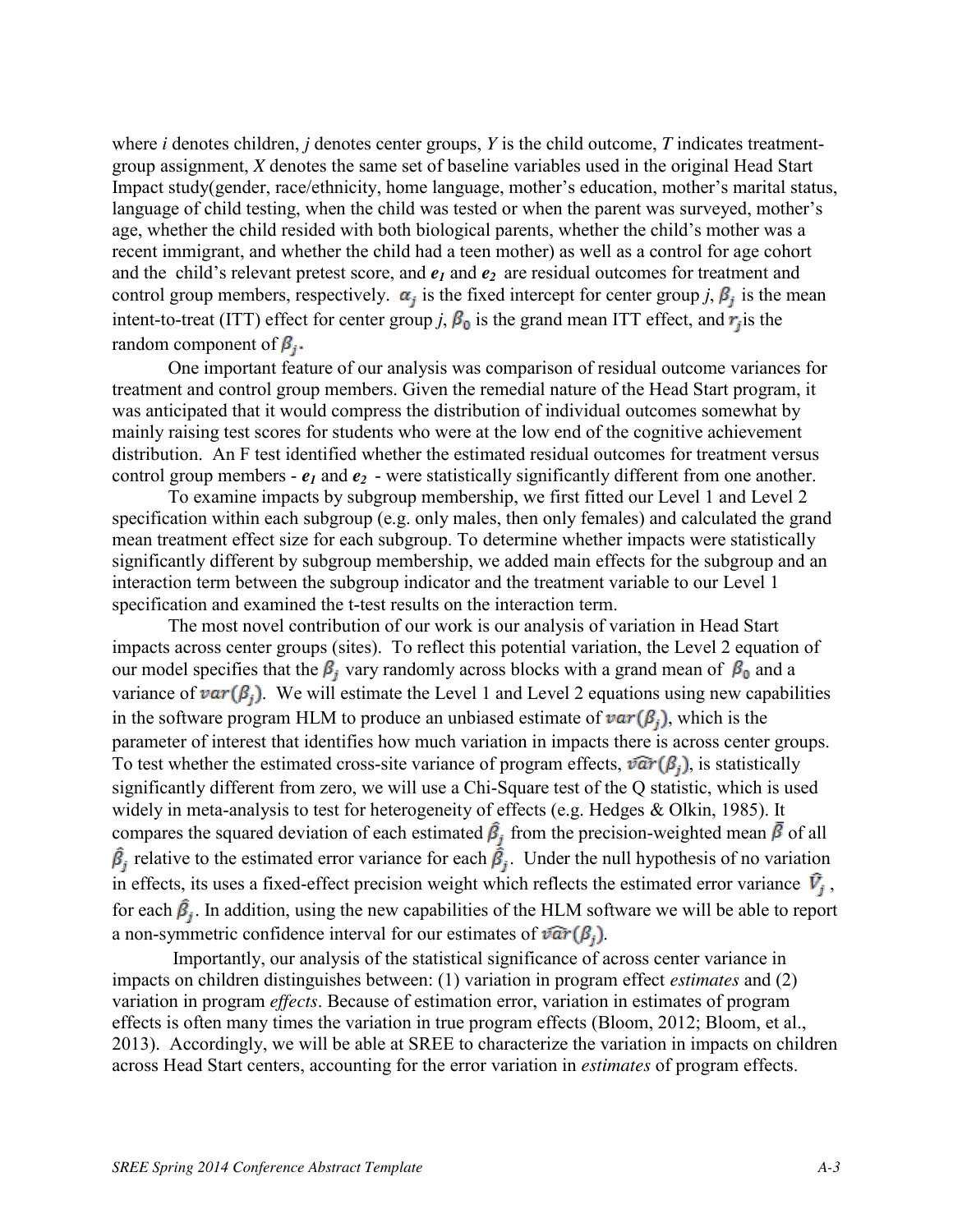#### **Findings / Results:**

As shown in Table 1, Head Start had small but statistically significant average impacts on children's receptive vocabulary, early reading, early numeracy, and externalizing skills. There was no average impact of Head Start on children's oral comprehension or self-regulation skills.

We also found that the individual residual variance was statistically significant for treatment versus control group children for three outcomes – receptive vocabulary, early numeracy, and oral comprehension, with differences especially pronounced for receptive vocabulary and early numeracy (see Table 2). There were no such differences for children's early reading, externalizing, or self-regulation.

In terms of impacts on student subgroups, we found statistically significantly different and larger impacts for dual language learners for receptive vocabulary and early numeracy (see Table 3). Not surprising given the strong correlation between Hispanic and dual language learners, there were statistically significant results by race/ethnicity for these same two outcomes, with larger impacts among Hispanic students. There were statistically significant impacts on externalizing by students' academic quartile, special needs, and gender. There were no other statistically significantly different impacts by student subgroups across the outcomes.

Analyses regarding whether impacts vary across Head Start center groups are currently underway. New capabilities with the HLM software that will facilitate these analyses will be released in October 2013. At SREE, we will present evidence on whether there is such impact variation. We will also characterize the distribution of impacts across center groups and the confidence intervals around the variation in impacts across center groups.

#### **Conclusions:**

Our findings suggest that Head Start had impacts on individual residual variance that have not yet been recognized in analyses of these data. Specifically, Head Start reduced the individual residual variance for treatment group members versus control group members on two important early skills – receptive vocabulary and early math. Notably, these are the two skills for which there were also consistent, larger differences in impacts by subgroup for dual-language learners and Hispanic students. Taken together, these findings suggest that Head Start was successful in improving the vocabulary and early numeracy skills of children with lower levels of such skills at entry, with such effects concentrated among dual-language learners and Hispanic children.

At SREE, we will present additional findings regarding whether the average impacts on the six examined outcomes vary across Head Start centers. These findings will complement the individual residual variance and subgroup analyses reported here. For outcomes in which there is statistically significant variation in impacts across center groups, these findings will suggest that some Head Start centers are substantially more (or less) effective than others in improving children's skills and will allow us to characterize the likely distribution such impacts. Findings of no impact variation across center groups will suggest the opposite; for those outcomes, Head Start centers were no more (or less) effective than the average impact findings suggest.

Our findings will provide a methodological example of applying this new methodology for studying impact variation within a randomized trial with small numbers of participants randomized at each site. Our study will also offer a more in depth understanding of the impacts of Head Start on participating children. For example, we will be able to describe for which (if any) child skills Head Start centers were more versus less effective at improving. We expect these findings will be tied to the Head Start model – e.g. we expect less variance in impacts across centers for outcomes in which the targeting of the intervention was more consistent.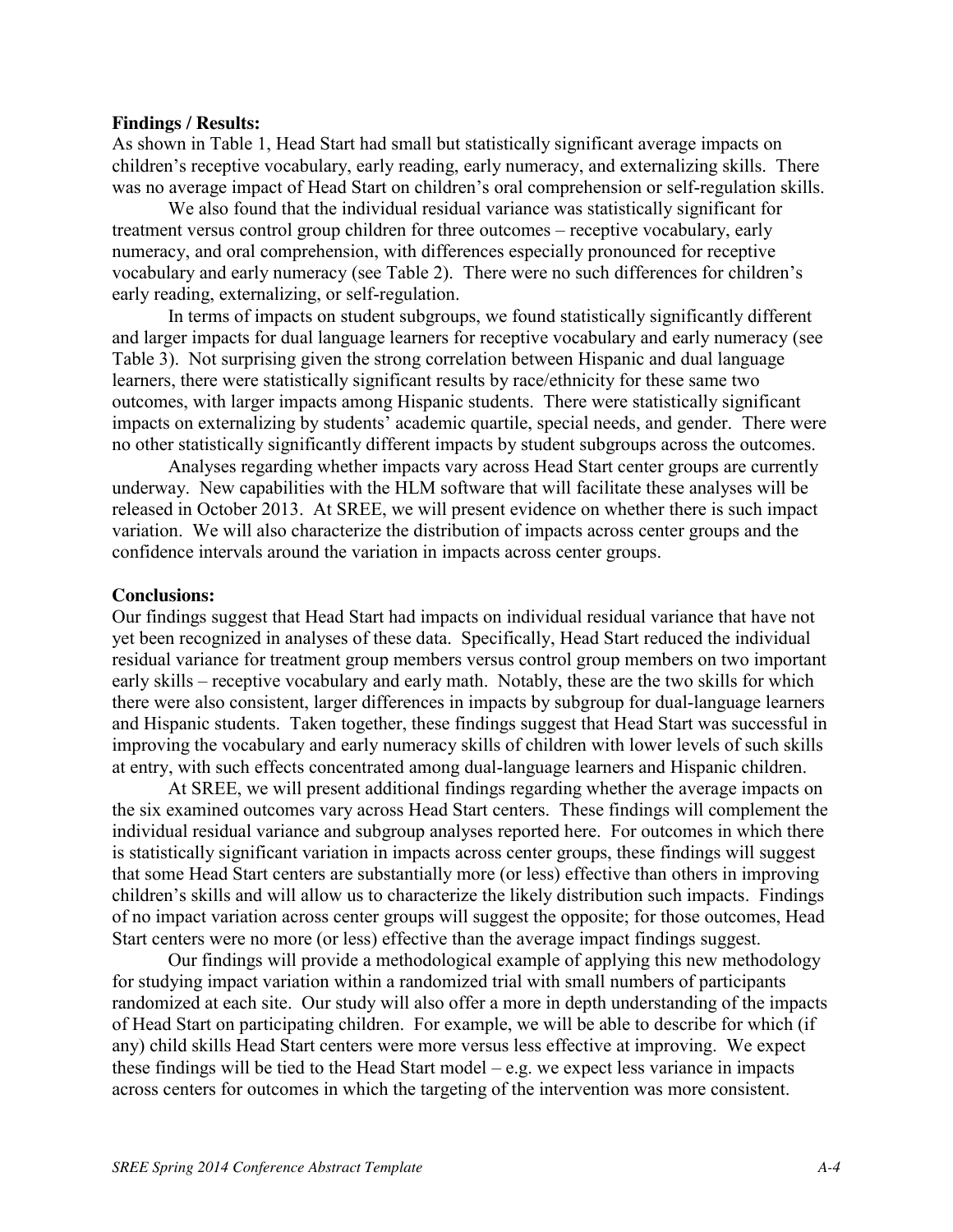## **Appendices**

### **Appendix A. References**

- Achenbach, T. M., Edelbrock, C., & Howell, C. T. (1987). Empirically based assessment of the behavioral/emotional problems of 2-3-year old children. *Journal of Abnormal Child Psychology*, *15,* 629-650.
- Bloom, H.S. (2102). *Impact variation: How do you know it when you see it?* Paper presented at the Society for Research in Educational Effectiveness Conference, Washington, DC.
- Bloom, H.S., Raudenbush, S.W., & Weiss, M. (2013). *Using multi-site evaluations to study variation in program effects.* Manuscript in preparation.
- Dunn, L.M., Dunn, L.L., and Dunn, D.M. (1997). *Peabody picture and vocabulary test, third edition (PPVT).* Circle Pines, MN: American Guidance Service.
- National Forum on Early Childhood Policy and Programs. (2010). *Understanding the Head Start Impact Study.* Retrived March 28, 2013 from <http://www.developingchild.harvard.edu/>
- Roid, G. H., & Miller, L. J. (1997). Social emotional rating scale Examiner version. Leiter International Performance Scale – Revised (Leiter-R). Wood Dale, IL: Stoelting Co.
- U.S. Department of Health and Human Services. (2010). *Head Start Impact Study: Final report.*  Washington, DC: Administration for Children and Families, Office of Planning, Research and Evaluation.
- Woodcock, R.W., McGrew, K.S., and Mather, N. (2001). *Woodcock-Johnson III tests of achievement.* Itasca, IL: Riverside Publishing.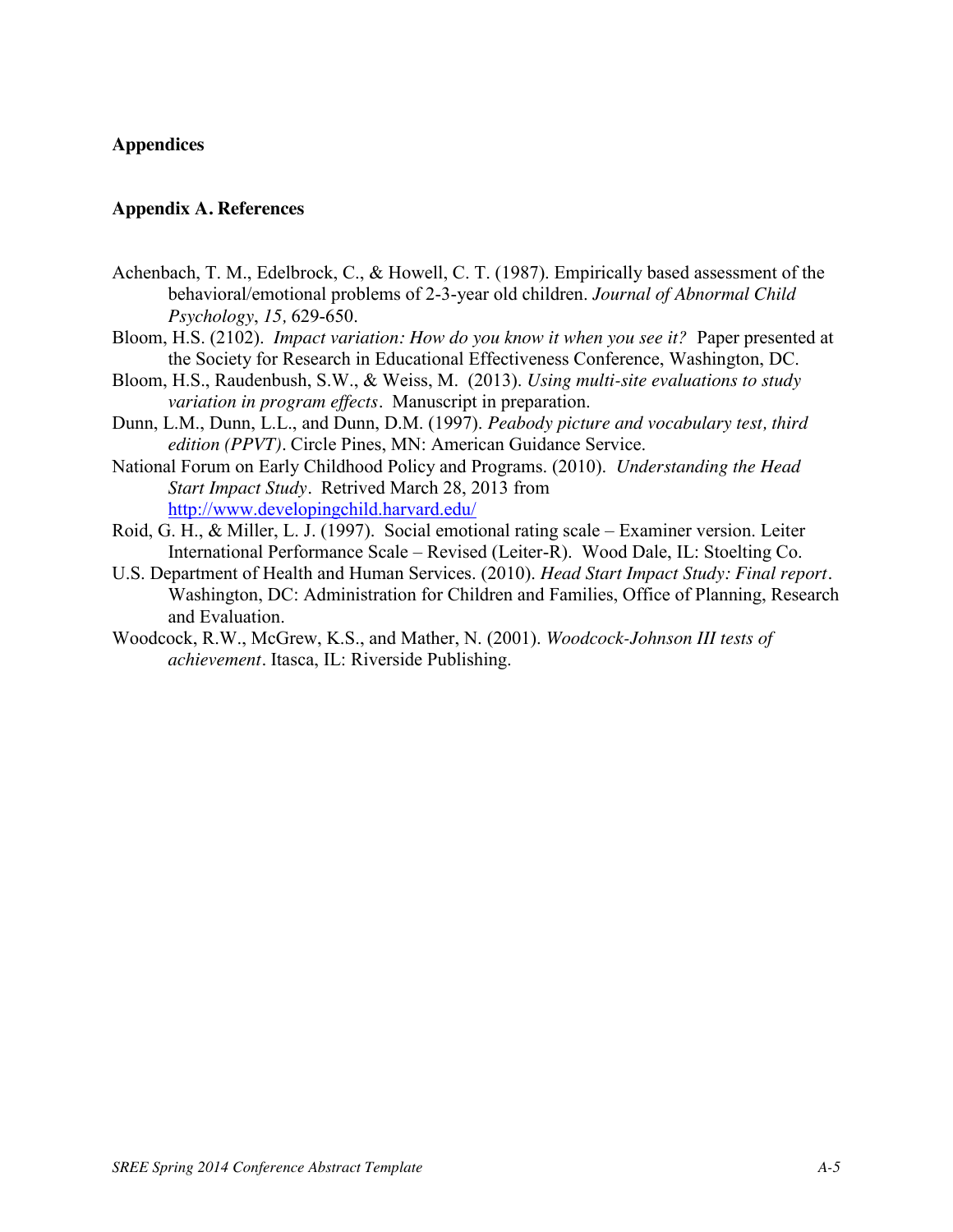# **Appendix B. Tables and Figures**

|                                             | Receptive<br>Vocabulary<br>(PPVT) | Early<br>reading<br>$(W-J LW)$ | Oral<br>Comprehension<br>$(W-J OC)$ | Early<br>numeracy<br>$(W-J AP)$ | Externalizing | Self<br>regulation |
|---------------------------------------------|-----------------------------------|--------------------------------|-------------------------------------|---------------------------------|---------------|--------------------|
| Grand<br>mean<br>impact (in<br>effect size) | $0.15***$                         | $0.15***$                      | 0.01                                | $0.12***$                       | $-0.05*$      | 0.03               |
| P-value                                     | < 0.01                            | < 0.01                         | 0.68                                | < 0.01                          | 0.09          | 0.39               |
| N children<br>N center<br>groups            | 3668<br>198                       | 3675<br>198                    | 3612<br>198                         | 3649<br>198                     | 3681<br>198   | 3654<br>198        |

Table 1: Main impacts of Head Start on child outcomes at the end of the Head Start year (spring 2003)

Note: Models were fitted using children with available outcome data, included the standard HSIS covariates, use fixed intercepts for center groups, used the appropriate non-residualized pretest, used data from both cohorts, included a control for age cohort, and used multiple imputation to adjustment for a small amount of missing covariate data. \*p<.10; \*\*p<.05; \*\*\*p<.01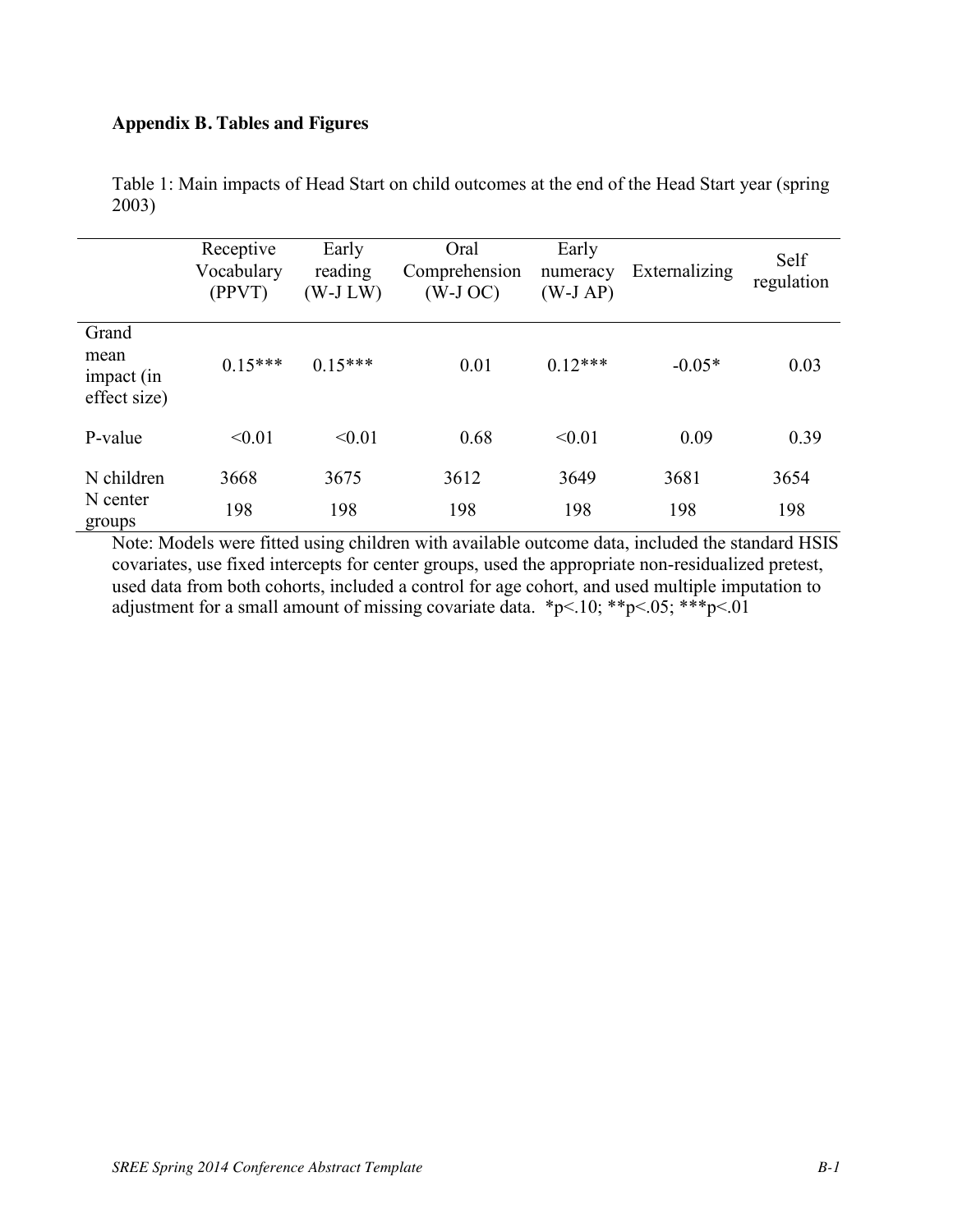Table 2: Individual residual variance by treatment or control group assignment status and statistical significance of treatment-control group differences

|                             | Treatment<br>Residual<br>variance | Control<br>residual | Treatment –<br>Control<br>Difference | Treatment<br>Control<br>Group Ratio |
|-----------------------------|-----------------------------------|---------------------|--------------------------------------|-------------------------------------|
| Receptive Vocabulary (PPVT) | 544***                            | $671***$            | $-127***$                            | $0.811***$                          |
| Early reading (W-J LW)      | 435***                            | 433***              | 22.0                                 | 1.01                                |
| Oral Comprehension (W-J OC) | $115***$                          | $127***$            | $-12.1**$                            | $0.905**$                           |
| Early numeracy (W-J AP)     | $465***$                          | $563***$            | $-98.3***$                           | $0.825***$                          |
| Externalizing               | $0.104***$                        | $0.106***$          | $-0.002$                             | 0.981                               |
| Self-regulation             | $0.389***$                        | $0.405***$          | $-0.016$                             | 0.960                               |

Note: Models were fitted using children with available outcome data, included the standard HSIS covariates, use fixed intercepts for center groups, used the appropriate non-residualized pretest, used data from both cohorts, included a control for age cohort, and used multiple imputation to adjustment for a small amount of missing covariate data. \*p<.10; \*\*p<.05; \*\*\*p<.01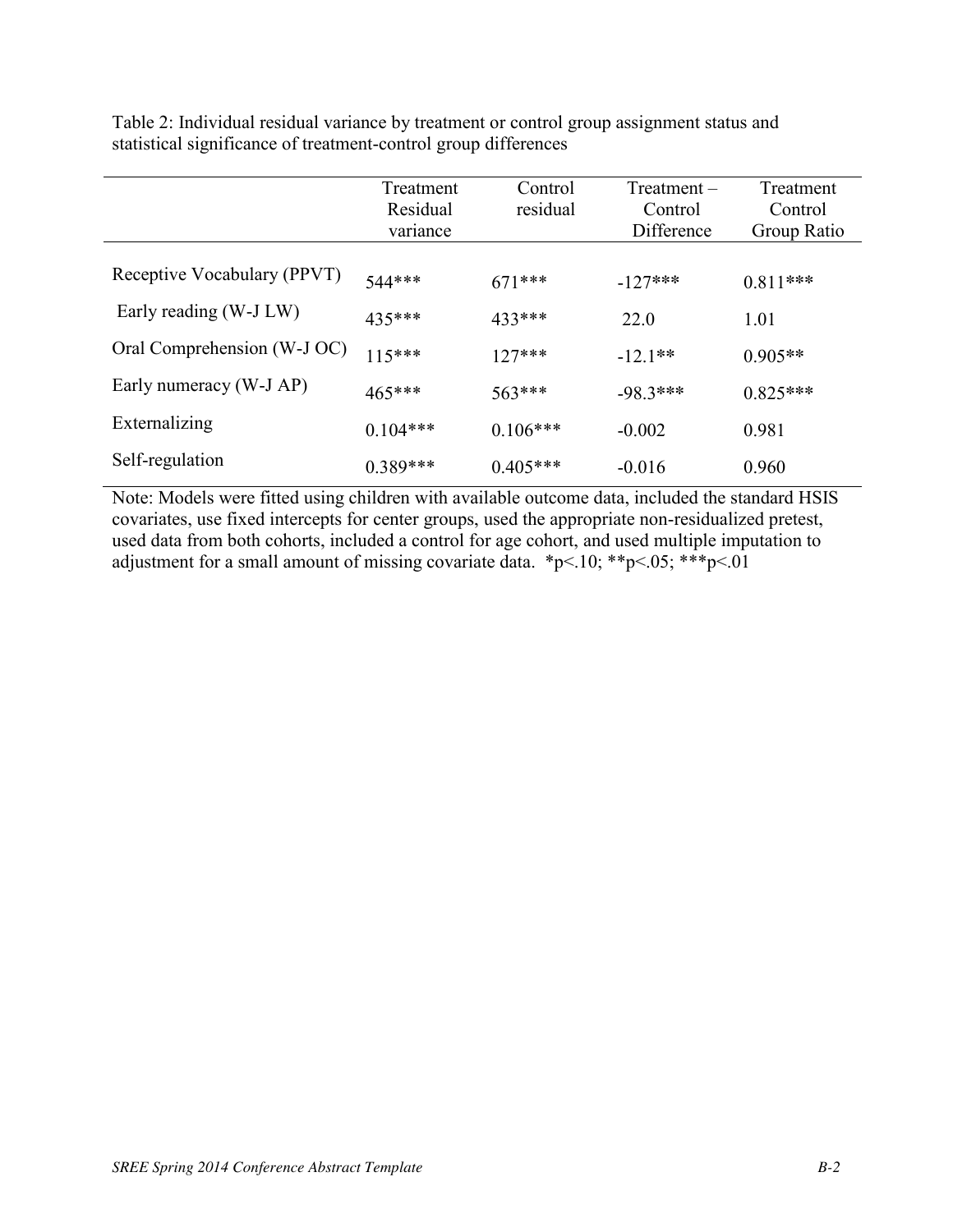|                        | Receptive<br>Vocabulary<br>(PPVT) | Early<br>reading<br>$(W-J)$<br>LW | Oral<br>Comprehension<br>$(W-J OC)$ | Early<br>numeracy<br>$(W-J AP)$ | Externalizing | Self<br>regulation |
|------------------------|-----------------------------------|-----------------------------------|-------------------------------------|---------------------------------|---------------|--------------------|
| Academic skills        |                                   |                                   |                                     |                                 |               |                    |
| Lowest Quartile        | $0.08*$                           | $0.18***$                         | $-0.05$                             | 0.09                            | 0.03          | 0.07               |
| Non-lowest<br>quartile | $0.16***$                         | $0.13**$                          | 0.01                                | $0.13***$                       | $-0.13***$    | 0.01               |
| Language               |                                   |                                   |                                     |                                 |               |                    |
| Dual-language          | $0.27***$                         | $0.20***$                         | $-0.01$                             | $0.30***$                       | $-0.08$       | 0.03               |
| learner                |                                   |                                   |                                     |                                 |               |                    |
| English only           | $0.09***$                         | $0.13***$                         | 0.01                                | $0.06**$                        | $-0.06$       | 0.01               |
| <b>Special Needs</b>   |                                   |                                   |                                     |                                 |               |                    |
| Has special            | $0.21**$                          | 0.07                              | 0.02                                | 0.12                            | $-0.09**$     | $-0.09$            |
| needs                  |                                   |                                   |                                     |                                 |               |                    |
| No special needs       | $0.14***$                         | $0.18***$                         | 0.02                                | $0.13***$                       | $-0.01$       | 0.05               |
| Age Cohort             |                                   |                                   |                                     |                                 |               |                    |
| Age 3                  | $0.16***$                         | $0.19***$                         | 0.03                                | $0.14***$                       | $-0.14***$    | 0.02               |
| Age 4                  | $0.11***$                         | $0.12***$                         | $-0.02$                             | $0.11***$                       | $-0.01$       | 0.00               |
| Gender                 |                                   |                                   |                                     |                                 |               |                    |
| Male                   | $0.17***$                         | $0.13***$                         | 0.03                                | $0.12***$                       | $-0.03$       | $-0.01$            |
| Female                 | $0.13***$                         | $0.21***$                         | 0.01                                | $0.15***$                       | $-0.13***$    | $0.10**$           |
| Child's race/          |                                   |                                   |                                     |                                 |               |                    |
| ethnicity              |                                   |                                   |                                     |                                 |               |                    |
| <b>Black</b>           | 0.05                              | $0.16***$                         | $-0.03$                             | 0.03                            | $-0.05$       | 0.04               |
| Hispanic               | $0.23***$                         | $0.15***$                         | 0.02                                | $0.22***$                       | $-0.10*$      | 0.02               |
| White/other            | $0.12***$                         | $0.12***$                         | 0.02                                | 0.04                            | $-0.03$       | $-0.05$            |

Table 3: Variation in impacts across child subgroups, expressed in effect sizes

Note: Within each relevant subgroup, models were fit using children with available outcome data, included the standard HSIS covariates, use fixed intercepts for center groups, used the appropriate non-residualized pretest, used data from both cohorts, and included a control for age cohort. Effect sizes were calculated by dividing by the SD of the outcome for the control group. Statistically significant differences between subgroups on a given outcome are indicated in bold and within boxes  $(p<10)$ . Statistical significance of differences in subgroup impacts was determined via a t-test of the interaction between the subgroup characteristic and the treatment variable. For race/ethnicity, statistical significance of differences between subgroups was determined via an omnibus test. For children with non-missing outcome data, missing data were imputed once, except for the relevant subgroup characteristic which was not imputed. The exception is the Academic Skills subgroup. Because this variable was created based on a continuous pretest and to be consistent with our work on other pretests, we used the imputed version of the academic skills pretest to create the dichotomous Academic Skills variable. N's for the PPVT were 3668 (academic skills, age cohort, and gender subgroups), 3652 (special needs and child race/ethnicity), and 3640 (language). N's for the W-J LW were 3675 (academic skills, age cohort, and gender subgroups), 3568 (special needs), 3659 (child race/ethnicity), and